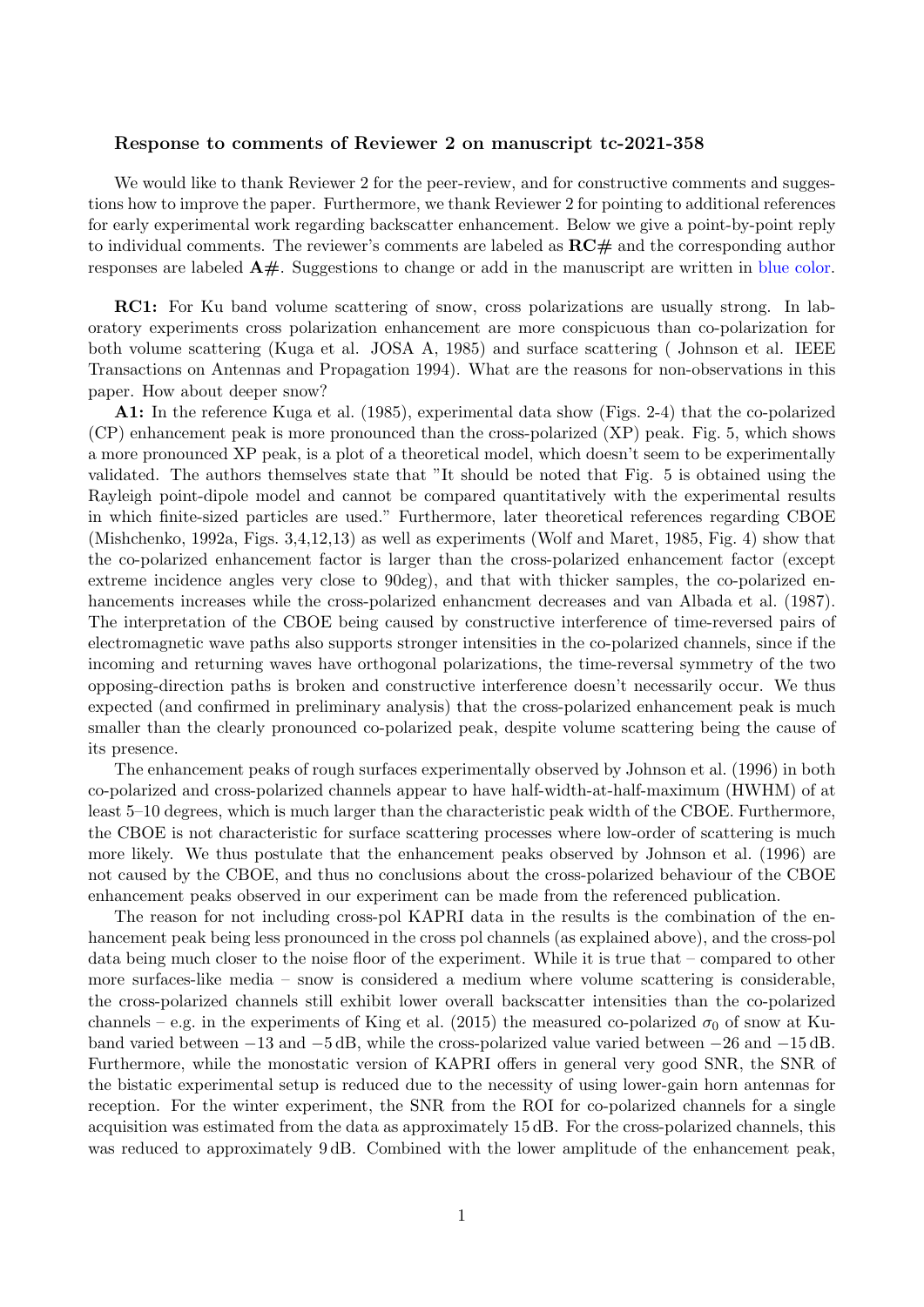and other sources of inaccuracy mentioned in Sect. 2.1.3, this was deemed too low to allow precise analysis of the existence of the peak and its properties, as noted on line 117.

Regarding deeper snow: Increasing the snow depth in our setting of 2 m of seasonal snow will likely exhibit diminishing effects on the observed cross- and co-pol backscatter because our retrieved scattering mean free path value of  $\sim$ 40 cm suggests that most of the scattering occurs in the uppermost  $\sim$ 2 m of the snow layer.

Future experiments aimed at acquisitions with increased SNR can indeed provide further insights based on analysis of cross-polarized channels, as we note in Section 4.4.

To consider the reviewer's comment, we suggest to add to the model section the following text: "Most CBOE models are based on scalar waves which do not consider the vector character of electromagnetic waves, i.e. their polarization. However, experimental and theoretical works show that CBOE occurs predominantly for co-polarized transmitted and received waves (VV and HH) where the model matches well experimental observation. They also show that CBOE for cross-polarized (VH) observations is significantly weaker and decreases with increasing sample thickness (van Albada et al., 1987; Mishchenko, 1992a,b; Wolf and Maret, 1985)."

To reiterate the point in the discussion we also suggest to add these references to line 526 which will then read: "In terms of polarimetric measurements, the results of this study, as well as experimental work and theoretical models (van Albada et al., 1987; Mishchenko, 1992a,b; Wolf and Maret, 1985), indicate that the effect is present predominantly in co-polarized channels, and the effect is equally strong at both horizontal and vertical polarizations."

To explain why we do not snow cross-pol observations for TanDEM-X, we suggest to add to the description of the Aletsch dataset in section 2.2.1: "At VH polarization no acquisitions at sufficiently large  $\beta$  were available."

RC2: The optical thickness can indicate the order of multiple scattering. Please discuss the optical thicknesses tau in the measurements at X band and Ku band.

A2: This is already discussed in the last paragraph of section 4.2.1 for Ku-band and in the second and third paragraph of section 4.2.2 even though the term "optical thickness" is not explicitly mentioned. In addition to (Van Der Mark et al., 1988) and (Van Albada et al., 1988) that are already referenced in our paper, we suggest to reference the work of Tsang and Ishimaru (1985) who modeled that the enhancement is decreased when the optical thickness  $\tau = E d < 4$  with extinction coefficient E and sample thickness d. To address this, we suggest to add to section 4.2.1:

"Nevertheless, the optical thickness  $\tau_d = E d \approx d/\Lambda_T$  of the snow depth d of only 3–4 scattering mean free paths  $\Lambda_T$  could limit higher order scattering. While Tsang and Ishimaru (1985) conclude that already at  $\tau_d = 4$  models approximate well the half-space solution (where  $\tau_d = \infty$ ), Van Der Mark et al. (1988, Figs. 9,12) show that the peak height and width, at least for very weakly absorbing media  $(\Lambda_A \gg \Lambda_T)$ , might be affected up to  $\tau_d \approx 30$ ."

and to write more clearly in Sect. 4.2.2: "On the tongue of Great Aletsch Glacier, where a seasonal snowpack is present during winter, no backscatter enhancement was observed in X-band (Fig. 9c). As seasonal snow is younger than multi-year firn, smaller snow grain sizes are expected, resulting in scattering lengths larger than the value  $\Lambda_T = 2.1$  m determined for the accumulation area. The thickness of the seasonal snowpack of 0–3 m corresponds therefore to an optical thickness  $\tau_d \approx 1$  or less, which considerably affects the peak intensity (Van Der Mark et al., 1988, Fig. 9). In consequence, the single scattering at the (possibly rough) snow-ice interface at the bottom of the snowpack can remain the dominant scattering process. The low average number of scattering events in the seasonal snow volume is, therefore, not sufficient for the CBOE to occur on the ablation area of Great Aletsch Glacier. "

In the new section about limitations of the model (see comments to Reviewer 1), we suggest to address the limited optical thickness of the snow pack again and will write: "An additional limitation for a accurate estimation of  $\Lambda_A$ , possibly also  $\Lambda_T$ , results from the assumption that the scattering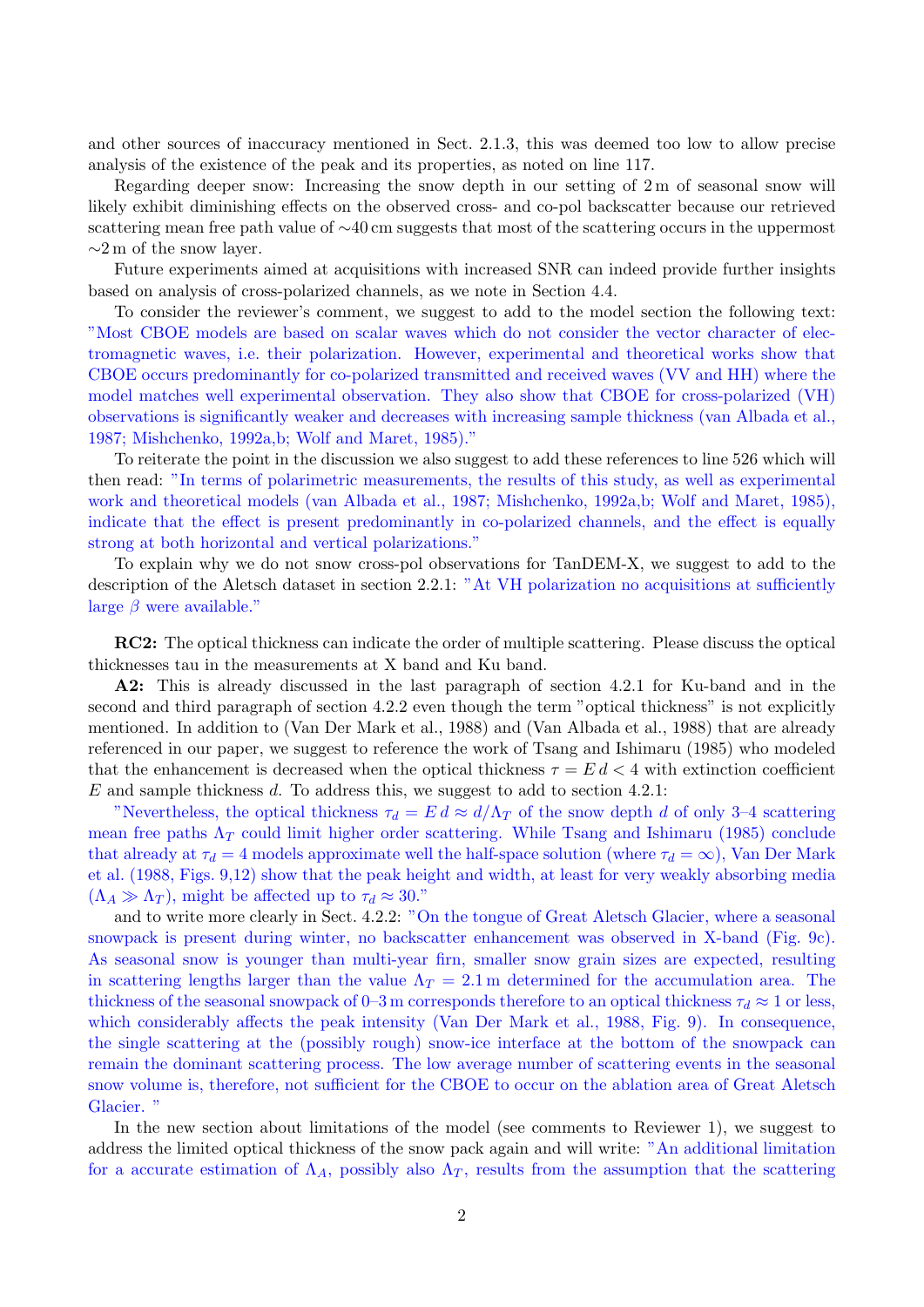medium fills a semi-infinite space whereas the snow pack has a limited optical thickness  $\tau_d$ . Hence,  $\Lambda_A$  might be underestimated due to limited layer thickness (Van Der Mark et al., 1988; Van Albada et al., 1988)."

RC3: For X band at Tandem X, the soil surface below the snow have significant contributions. What is the magnitude of surface scattering of the snow/soil interface below the snow layer?

A3: Comparing the scattering mean free path at X-band (here: 1-3 meters) with the typical snow height in the Swiss Alps in winter ( $\sim 1-4$  m) indicates that there must be a strong contribution (likely more than 50%) from the ground, at least for snow over ground or snow over ice. This is discussed already in section 4.2.2 (with a modification proposed in  $\mathbf{A2}$ ): "In consequence, the single scattering at the (possibly rough) snow-ice interface at the bottom of the snowpack can remain the dominant scattering process."

RC4 Will there be coherent backscattering due to rough soil surface below the snow at X band? A4: As indicated in Fig. 9 (and also Fig. 11), and as discussed in section 4.2.2 (Satellite observations - TanDEM-X) we did not observe any coherent backscatter from areas different than the high accumulation area of glaciers. Specifically, Figure 9 shows the dependence of the bistatic-tomonostatic backscatter ratio for different areas (high accumulation area, glacier ablation zone, conifer forest). Figure 9c for the glacier ablation zone, where 2-4 meters of snow cover the rough ice surface, does not show any signal of coherent backscatter enhancement. To make this explicitly clear, we suggest to add "We also did not observe coherent backscatter enhancement in any area other than the high accumulation area, even though the tongue of Aletsch glacier is highly crevassed and valley slopes are covered by rock debris. From this we conclude that in the X-band, rough surfaces do not elicit the CBOE." at the end of section 4.2.2.

## References

- Johnson, J. T., Tsang, L., Shin, R. T., Pak, K., Chan, C. H., Ishimaru, A., and Kuga, Y.: Backscattering enhancement of electromagnetic waves from two-dimensional perfectly conducting random rough surfaces: A comparison of monte carlo simulations with experimental data, IEEE Transactions on Antennas and Propagation, 44, 748–756, https://doi.org/10.1109/8.496261, 1996.
- King, J., Kelly, R., Kasurak, A., Duguay, C., Gunn, G., Rutter, N., Watts, T., and Derksen, C.: Spatio-temporal influence of tundra snow properties on Ku-band (17.2 GHz) backscatter, Journal of Glaciology, 61, 267–279, https://doi.org/10.3189/2015JoG14J020, 2015.
- Kuga, Y., Tsang, L., and Ishimaru, A.: Depolarization effects of the enhanced retroreflectance from a dense distribution of spherical particles, Journal of the Optical Society of America A, 2, 616, https://doi.org/10.1364/JOSAA.2.000616, 1985.
- Mishchenko, M. I.: Polarization characteristics of the coherent backscatter opposition effect, Earth, Moon and Planets, 58, 127–144, https://doi.org/10.1007/BF00054650, 1992a.
- Mishchenko, M. I.: Enhanced backscattering of polarized light from discrete random media: calculations in exactly the backscattering direction, J. Opt. Soc. Am. A, 9, 978–982, https://doi.org/ 10.1364/JOSAA.9.000978, 1992b.
- Tsang, L. and Ishimaru, A.: Theory of backscattering enhancement of random discrete isotropic scatterers based on the summation of all ladder and cyclical terms, Journal of the Optical Society of America A, 2, 1331, https://doi.org/10.1364/JOSAA.2.001331, 1985.